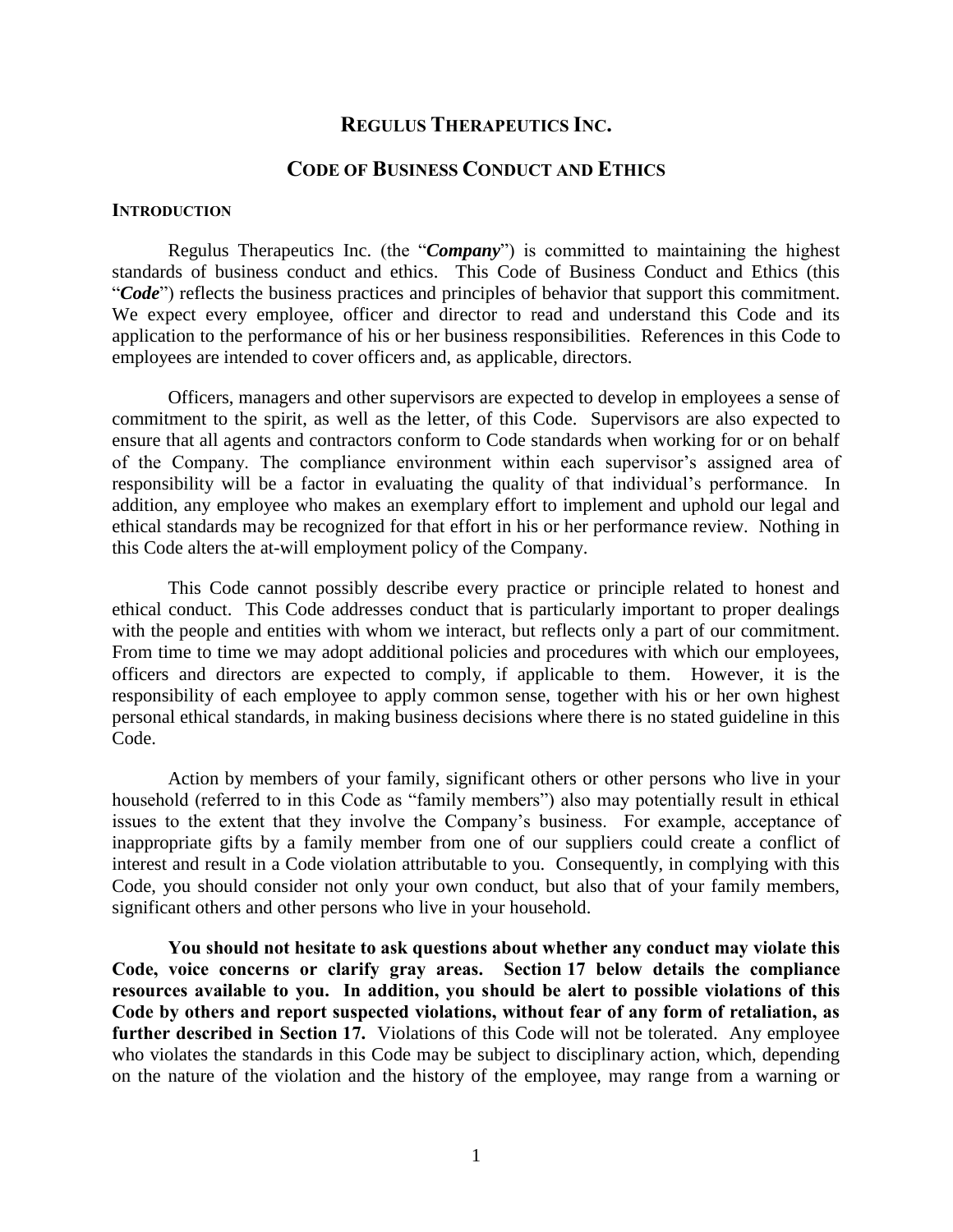reprimand up to and including termination of employment and, in appropriate cases, civil legal action or referral for regulatory or criminal prosecution.

## **1. HONEST AND ETHICAL CONDUCT**

It is the policy of the Company to promote high standards of integrity by conducting our affairs in an honest and ethical manner. The integrity and reputation of the Company depends on the honesty, fairness and integrity brought to the job by each person associated with us. Unyielding personal integrity is the foundation of corporate integrity.

## **2. LEGAL COMPLIANCE**

Obeying the law, both in letter and in spirit, is the foundation of this Code. Our success depends upon each employee's operating within legal guidelines and cooperating with local, national and international authorities. We expect employees to understand the legal and regulatory requirements applicable to their business units and areas of responsibility. We hold or provide access to periodic training sessions or relevant education in order to ensure that all employees comply with the relevant laws, rules and regulations associated with their employment, including laws prohibiting insider trading (which are discussed in further detail in Section 3 below). While we do not expect you to memorize every detail of these laws, rules and regulations, we want you to be able to determine when to seek advice from others. If you do have a question in the area of legal compliance, it is important that you not hesitate to seek answers from your supervisor or the Compliance Officer (as described in Section 17).

Disregard of the law will not be tolerated. Violation of domestic or foreign laws, rules and regulations may subject an individual, as well as the Company, to civil and/or criminal penalties. You should be aware that conduct and records, including emails, are subject to internal and external audits, and to discovery by third parties in the event of a government investigation or civil litigation. It is in everyone's best interests to know and comply with our legal and ethical obligations.

# **3. INSIDER TRADING**

Employees who have access to confidential (or "inside") information are not permitted to use or share that information for stock trading purposes or for any other purpose except to conduct our business. All non-public information about the Company or about companies with which we do business is considered confidential information. To use material non-public information in connection with buying or selling securities, including "tipping" others who might make an investment decision on the basis of this information, is not only unethical, it is illegal. Employees must exercise the utmost care when handling material inside information.

We have adopted a separate Insider Trading Policy with which you will be expected to comply as a condition of your employment with the Company. In addition, we have adopted a Window Period Policy that applies to our officers, directors and certain other employees. You should consult our Insider Trading Policy and, if applicable, our Window Period Policy, for more specific information on the definition of "inside" information and on buying and selling our securities or securities of companies with which we do business.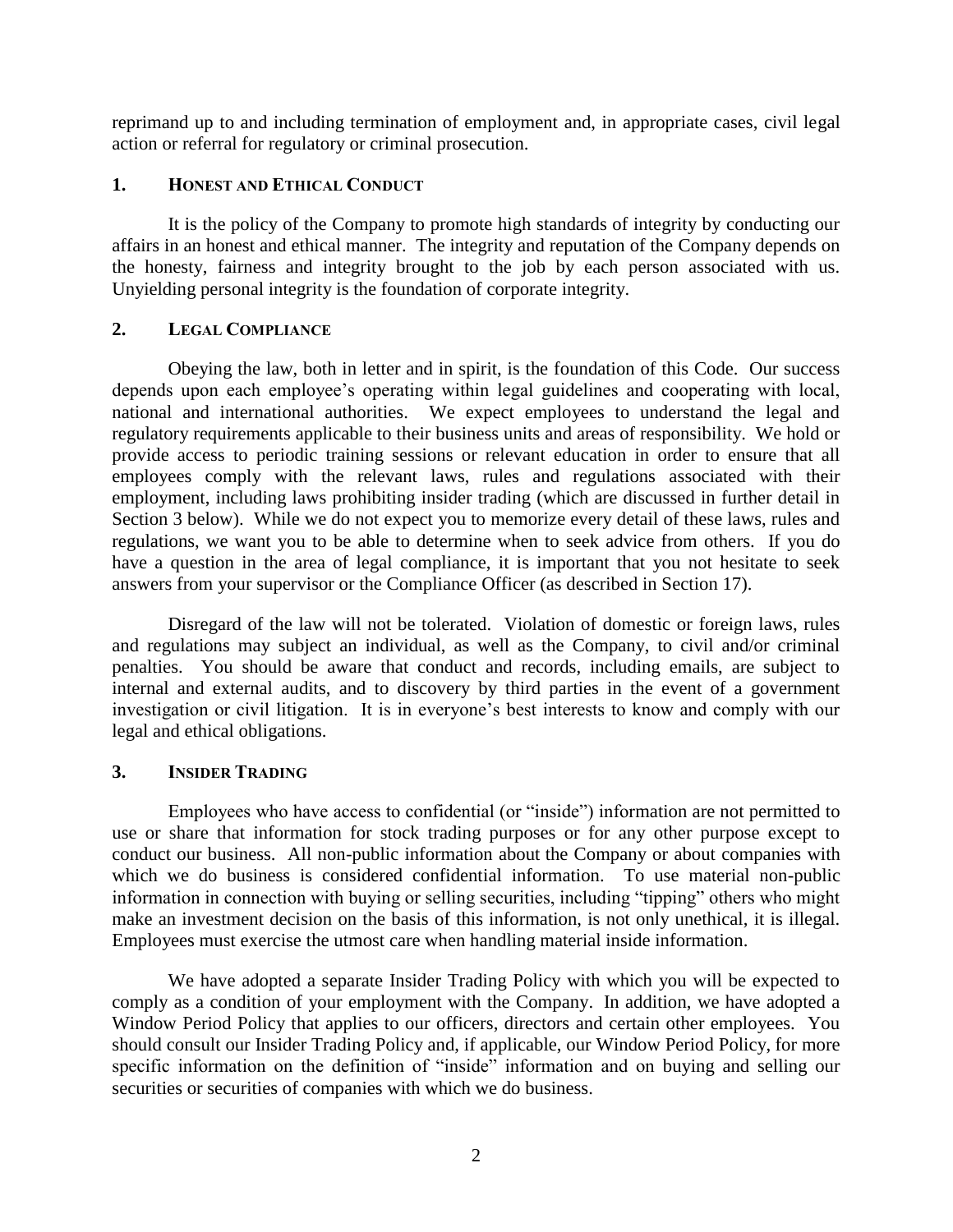## **4. RESEARCH AND DEVELOPMENT; REGULATORY COMPLIANCE**

The research and development of pharmaceutical products is subject to a number of legal and regulatory requirements, including standards related to ethical research procedures and proper scientific conduct. We expect employees to comply with all such requirements.

## **5. INTERNATIONAL BUSINESS LAWS**

Our employees are expected to comply with the applicable laws in all countries to which they travel, in which they operate and where we otherwise do business, including laws prohibiting bribery, corruption or the conduct of business with specified individuals, companies or countries. The fact that in some countries certain laws are not enforced or that violation of those laws is not subject to public criticism will not be accepted as an excuse for noncompliance. In addition, we expect employees to comply with U.S. laws, rules and regulations governing the conduct of business by its citizens and corporations outside the U.S.

These U.S. laws, rules and regulations, which extend to all our activities outside the U.S., include:

- The Foreign Corrupt Practices Act, which prohibits directly or indirectly giving anything of value to a government official to obtain or retain business or favorable treatment, and requires the maintenance of accurate books of account, with all company transactions being properly recorded;
- U.S. Embargoes, which generally prohibit U.S. companies, their subsidiaries and their employees from doing business with, or traveling to, certain countries subject to sanctions imposed by the U.S. government (currently, Cuba, Iran, North Korea, Sudan and Syria), as well as specific companies and individuals identified on lists published by the U.S. Treasury Department;
- U.S. Export Controls, which restrict exports from the U.S. and re-exports from other countries of goods, software and technology to many countries, and prohibit transfers of U.S.-origin items to denied persons and entities; and
- Antiboycott Regulations, which prohibit U.S. companies from taking any action that has the effect of furthering or supporting a restrictive trade practice or boycott imposed by a foreign country against a country friendly to the U.S. or against any U.S. person.

If you have a question as to whether an activity is restricted or prohibited, seek assistance before taking any action, including giving any verbal assurances that might be regulated by international laws.

## **6. ANTITRUST**

Antitrust laws are designed to protect the competitive process. These laws are based on the premise that the public interest is best served by vigorous competition and will suffer from illegal agreements or collusion among competitors. Antitrust laws generally prohibit: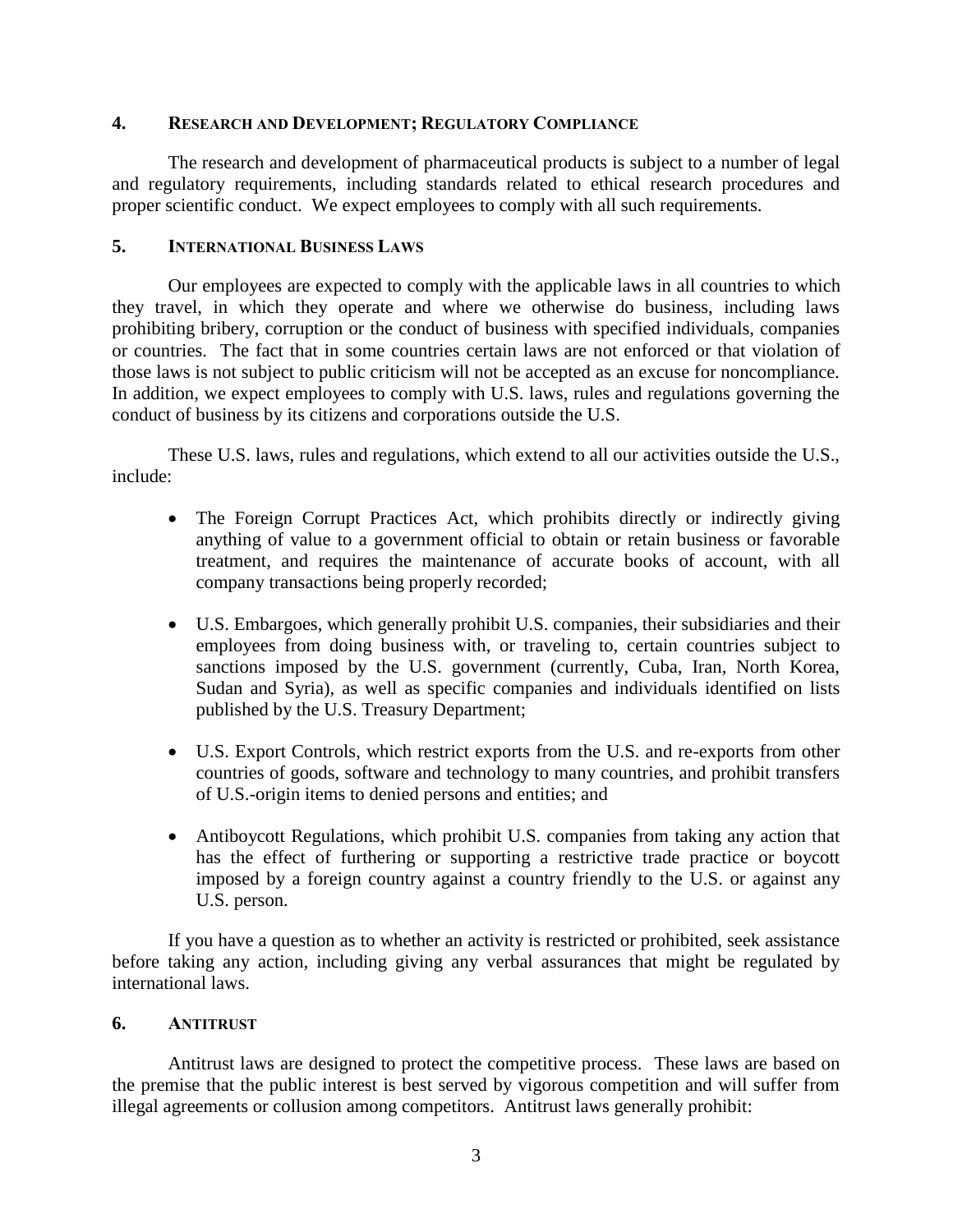- agreements, formal or informal, with competitors that harm competition or customers, including price fixing and allocations of customers, territories or contracts;
- agreements, formal or informal, that establish or fix the price at which a customer may resell a product; and
- the acquisition or maintenance of a monopoly or attempted monopoly through anticompetitive conduct.

Certain kinds of information, such as pricing, production and inventory, should not be exchanged with competitors, regardless of how innocent or casual the exchange may be and regardless of the setting, whether business or social.

Antitrust laws impose severe penalties for certain types of violations, including criminal penalties and potential fines and damages of millions of dollars, which may be tripled under certain circumstances. Understanding the requirements of antitrust and unfair competition laws of the various jurisdictions where we do business can be difficult, and you are urged to seek assistance from your supervisor or the Compliance Officer whenever you have a question relating to these laws.

## **7. ENVIRONMENTAL COMPLIANCE**

Federal law imposes criminal liability on any person or company that contaminates the environment with any hazardous substance that could cause injury to the community or environment. Violation of environmental laws can involve monetary fines and imprisonment. We expect employees to comply with all applicable environmental laws.

It is our policy to conduct our business in an environmentally responsible way that minimizes environmental impacts. We are committed to minimizing and, if practicable, eliminating the use of any substance or material that may cause environmental damage, reducing waste generation and disposing of all waste through safe and responsible methods, minimizing environmental risks by employing safe technologies and operating procedures, and being prepared to respond appropriately to accidents and emergencies.

## **8. CONFLICTS OF INTEREST**

We respect the rights of our employees to manage their personal affairs and investments and do not wish to impinge on their personal lives. At the same time, employees should avoid conflicts of interest that occur when their personal interests may interfere in any way with the performance of their duties or the best interests of the Company. A conflicting personal interest could result from an expectation of personal gain now or in the future or from a need to satisfy a prior or concurrent personal obligation. We expect our employees to be free from influences that conflict with the best interests of the Company or might deprive the Company of their undivided loyalty in business dealings. Even the appearance of a conflict of interest where none actually exists can be damaging and should be avoided. Whether or not a conflict of interest exists or will exist can be unclear. Conflicts of interest are prohibited unless specifically authorized as described below.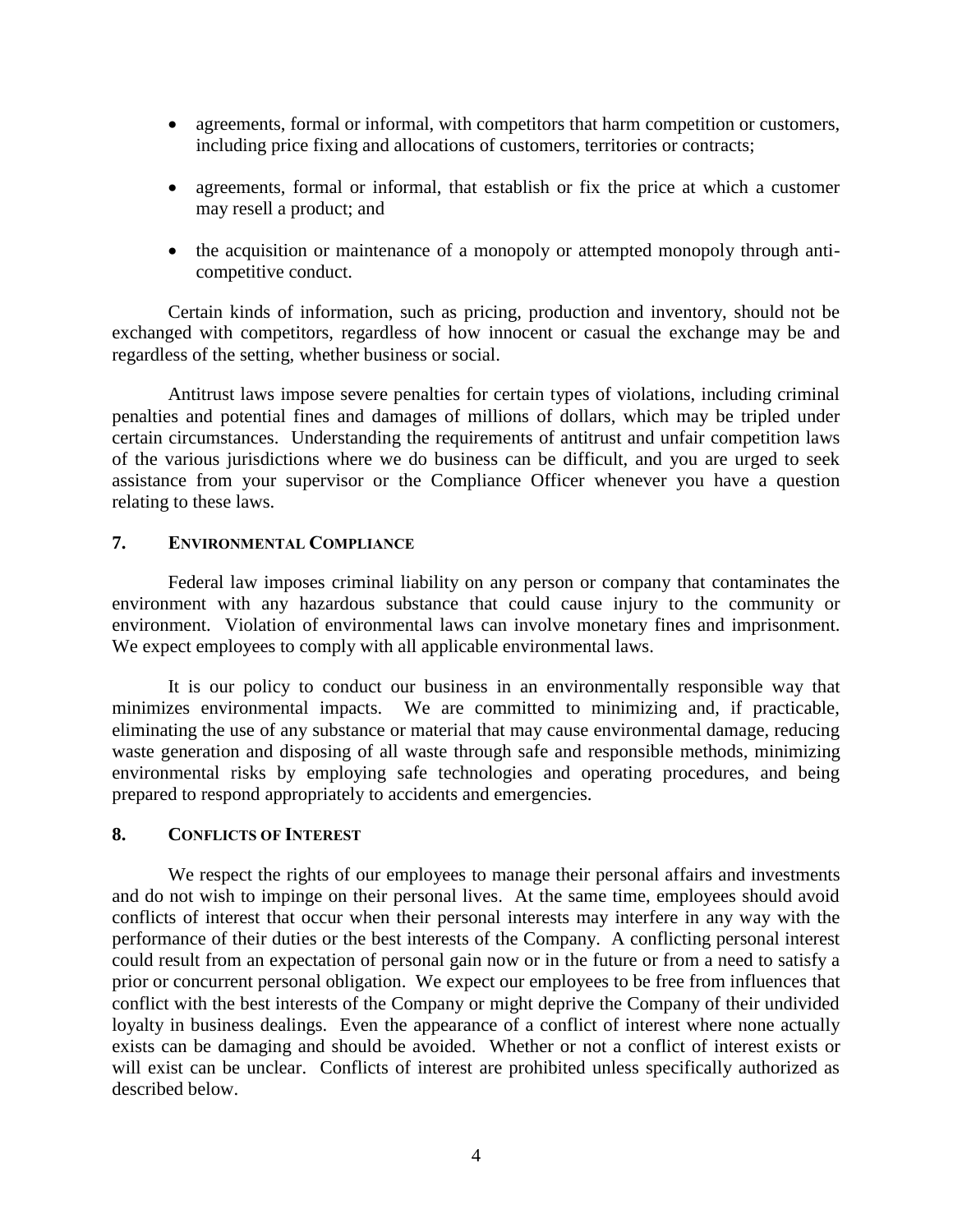If you have any questions about a potential conflict or if you become aware of an actual or potential conflict, and you are not an officer or director of the Company, you must discuss the matter with your supervisor or the Compliance Officer. Supervisors may not authorize conflict of interest matters or make determinations as to whether a problematic conflict of interest exists without first seeking the approval of the Compliance Officer and providing the Compliance Officer with a written description of the activity. If the supervisor is involved in the potential or actual conflict, you should discuss the matter directly with the Compliance Officer. Officers and directors must seek any authorizations and determinations from the Audit Committee (the "*Audit Committee*") of the Board of Directors of the Company (the "*Board*"), depending on the nature of the conflict of interest. Factors that may be considered in evaluating a potential conflict of interest are, among others:

- whether it may interfere with the employee's job performance, responsibilities or morale;
- whether the employee has access to confidential information;
- whether it may interfere with the job performance, responsibilities or morale of others within the organization;
- any potential adverse or beneficial impact on our business;
- any potential adverse or beneficial impact on our relationships with our customers or suppliers or other service providers;
- whether it would enhance or support a competitor's position;
- the extent to which it would result in financial or other benefit (direct or indirect) to the employee;
- the extent to which it would result in financial or other benefit (direct or indirect) to one of our customers, suppliers or other service providers or others who may use our products (*e.g.*, physicians); and
- the extent to which it would appear improper to an outside observer.

Although no list can include every possible situation in which a conflict of interest could arise, the following are examples of situations that may, depending on the facts and circumstances, involve problematic conflicts of interests:

 *Employment by (including consulting for) or service on the board of a competitor, customer or supplier or other service provider.* Activity that enhances or supports the position of a competitor to the detriment of the Company is prohibited, including employment by or service on the board of a competitor. Employment by or service on the board of a customer or supplier or other service provider is generally discouraged and you must seek authorization in advance if you plan to take such a position.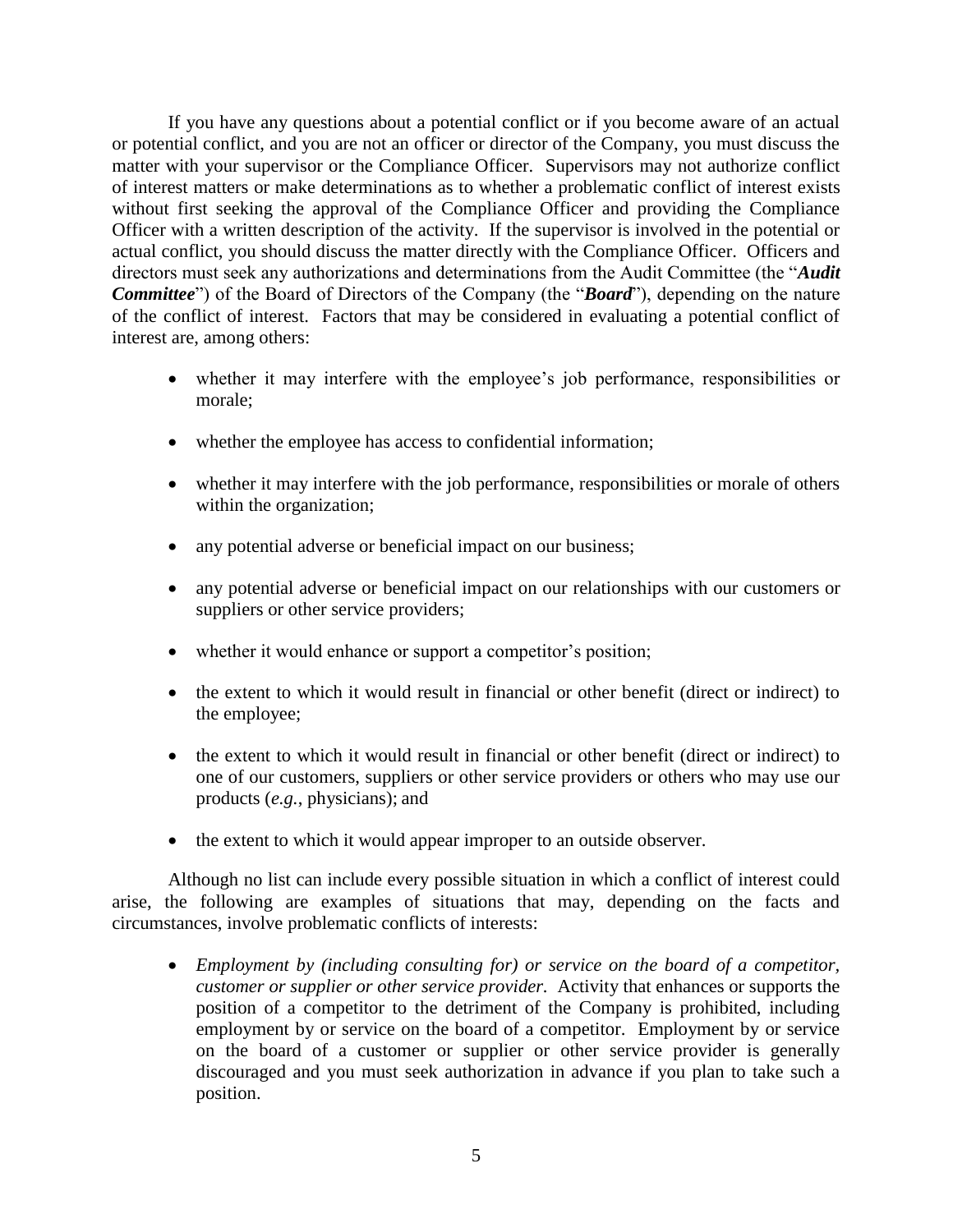- *Owning, directly or indirectly, a significant financial interest in any entity that does business, seeks to do business or competes with us.*In addition to the factors described above, persons evaluating ownership in other entities for conflicts of interest will consider the size and nature of the investment; the nature of the relationship between the other entity and the Company; the employee's access to confidential information; and the employee's ability to influence the Company's decisions. If you would like to acquire a financial interest of that kind, you must seek approval in advance.
- *Soliciting or accepting gifts, favors, loans or preferential treatment from any person or entity that does business or seeks to do business with us.*See Section 12 for further discussion of the issues involved in this type of conflict.
- *Soliciting contributions for any charity or for any political candidate from any person or entity that does business or seeks to do business with us.*
- *Taking personal advantage of corporate opportunities.* See Section 9 for further discussion of the issues involved in this type of conflict.
- *Conducting our business transactions with your family member or a business in which you have a significant financial interest.*Related-person transactions covered by our Related-Person Transactions Policy must be reviewed in accordance with such policy and will be publicly disclosed to the extent required by applicable laws and regulations.
- *Exercising supervisory or other authority on behalf of the Company over a co-worker who is also a family member.* The employee's supervisor and/or the Compliance Officer will consult with our Human Resources department to assess the advisability of reassignment.

Loans to, or guarantees of obligations of, employees or their family members by the Company could constitute an improper personal benefit to the recipients of these loans or guarantees, depending on the facts and circumstances. Some loans are expressly prohibited by law, and applicable law requires that our Board of Directors approve all loans and guarantees to employees. As a result, all loans and guarantees by the Company must be approved in advance by the Board of Directors or the Audit Committee.

#### **9. CORPORATE OPPORTUNITIES**

You may not take personal advantage of opportunities for the Company that are presented to you or discovered by you as a result of your position with us or through your use of corporate property or information, unless authorized by your supervisor, the Compliance Officer or the Audit Committee, as described in Section 17. Even opportunities that are acquired privately by you may be questionable if they are related to our existing or proposed lines of business. Participation in an investment or outside business opportunity that is directly related to our lines of business must be pre-approved. You may not use your position with the Company or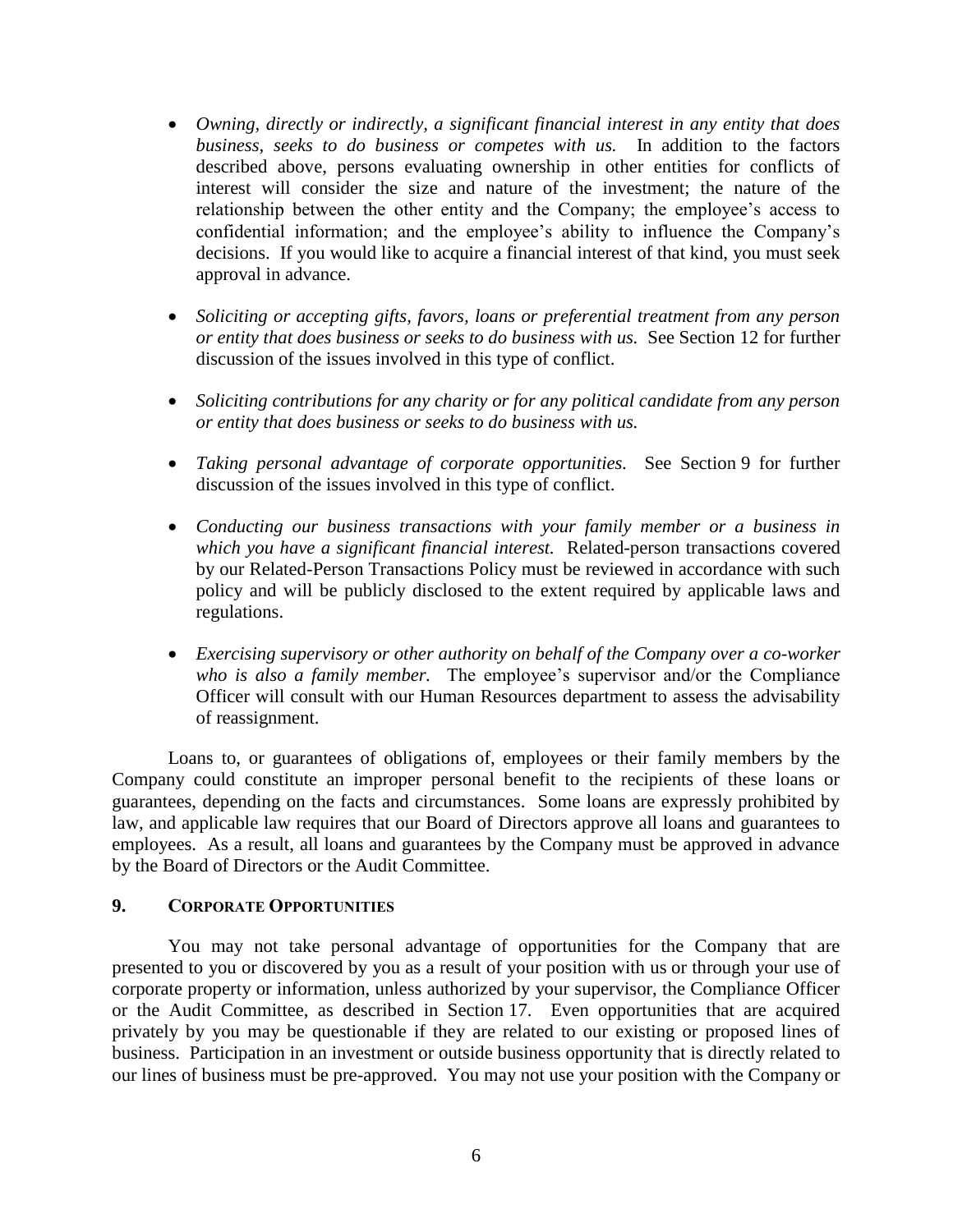our corporate property or information for improper personal gain, nor should you compete with us in any way.

## **10. MAINTENANCE OF CORPORATE BOOKS, RECORDS, DOCUMENTS AND ACCOUNTS; FINANCIAL INTEGRITY; PUBLIC REPORTING**

The integrity of our records and public disclosure depends upon the validity, accuracy and completeness of the information supporting the entries to our books of account. Therefore, our corporate and business records should be completed accurately and honestly. The making of false or misleading entries, whether they relate to financial results or test results, is strictly prohibited. Our records serve as a basis for managing our business and are important in meeting our obligations to customers, suppliers, creditors, employees and others with whom we do business. As a result, it is important that our books, records and accounts accurately and fairly reflect, in reasonable detail, our assets, liabilities, revenues, costs and expenses, as well as all transactions and changes in assets and liabilities. We require that:

- no entry be made in our books and records that intentionally hides or disguises the nature of any transaction or of any of our liabilities, or misclassifies any transactions as to accounts or accounting periods;
- transactions be supported by appropriate documentation;
- the terms of sales and other commercial transactions be reflected accurately in the documentation for those transactions and all such documentation be reflected accurately in our books and records;
- employees comply with our system of internal controls; and
- no cash or other assets be maintained for any purpose in any unrecorded or "off-thebooks" fund.

Our accounting records are also relied upon to produce reports for our management, stockholders and creditors, as well as governmental agencies. In particular, we rely upon our accounting and other business and corporate records in preparing periodic and current reports that we file with the Securities and Exchange Commission ("*SEC*"). Securities laws require that these reports provide full, fair, accurate, timely and understandable disclosure and fairly present our financial condition and results of operations. Employees who collect, provide or analyze information for or otherwise contribute in any way in preparing or verifying these reports should strive to ensure that our financial disclosure is accurate and transparent and that our reports contain all of the information about the Company that would be important to enable stockholders and potential investors to assess the soundness and risks of our business and finances and the quality and integrity of our accounting and disclosures. In addition:

 no employee may take or authorize any action that would intentionally cause our financial records or financial disclosure to fail to comply with generally accepted accounting principles, the rules and regulations of the SEC or other applicable laws, rules and regulations;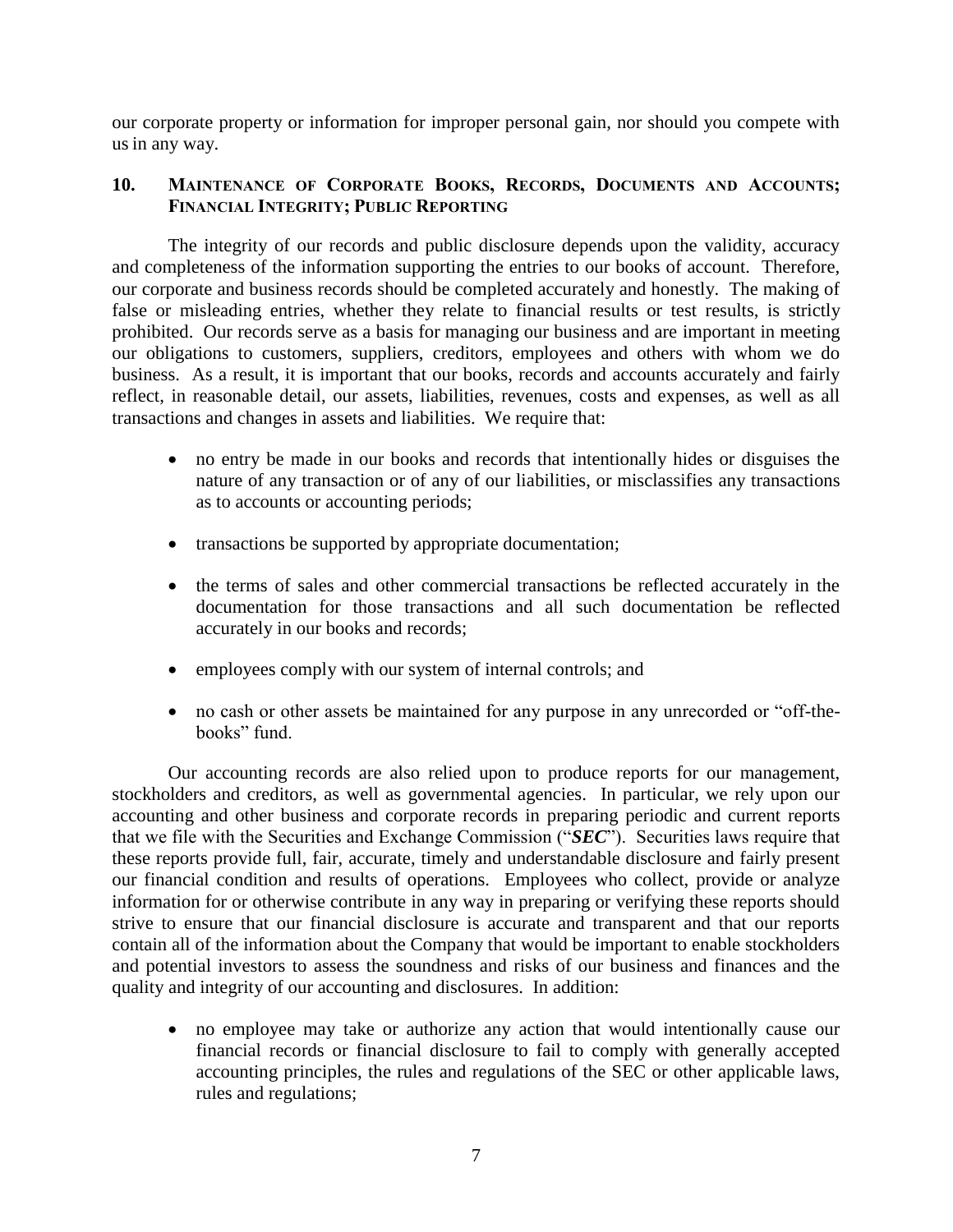- all employees must cooperate fully with our Accounting Department, as well as our independent public accountants and counsel, respond to their questions with candor and provide them with complete and accurate information to help ensure that our books and records, as well as our reports filed with the SEC, are accurate and complete; and
- no employee should knowingly make (or cause or encourage any other person to make) any false or misleading statement in any of our reports filed with the SEC or knowingly omit (or cause or encourage any other person to omit) any information necessary to make the disclosure in any of our reports accurate in all material respects.

Any employee who becomes aware of any departure from these standards has a responsibility to report his or her knowledge promptly to a supervisor, the Compliance Officer, the Audit Committee, or one of the other compliance resources described in Section 17.

## **11. FAIR DEALING**

We strive to outperform our competition fairly and honestly through superior performance and not through unethical or illegal business practices. Acquiring proprietary information from others through improper means, possessing trade secret information that was improperly obtained, or inducing improper disclosure of confidential information from past or present employees of other companies is prohibited, even if motivated by an intention to advance our interests. If information is obtained by mistake that may constitute a trade secret or other confidential information of another business, or if you have any questions about the legality of proposed information gathering, you must consult your supervisor or the Compliance Officer, as further described in Section 17.

You are expected to deal fairly with our suppliers, employees and anyone else with whom you have contact in the course of performing your job. Be aware that the Federal Trade Commission Act provides that "unfair methods of competition in commerce, and unfair or deceptive acts or practices in commerce, are declared unlawful." It is a violation of the Federal Trade Commission Act to engage in deceptive, unfair or unethical practices, and to make misrepresentations in connection with sales activities.

Employees involved in procurement have a special responsibility to adhere to principles of fair competition in the purchase of products and services by selecting suppliers based exclusively on normal commercial considerations, such as quality, cost, availability, service and reputation, and not on the receipt of special favors.

#### **12. GIFTS AND ENTERTAINMENT**

Business gifts and entertainment are meant to create goodwill and sound working relationships and not to gain improper advantage with current or potential suppliers, vendors or partners or facilitate approvals from government officials. The exchange, as a normal business courtesy, of meals or entertainment (such as tickets to a game or the theatre or a round of golf) is a common and acceptable practice as long as it is not extravagant. Unless express permission is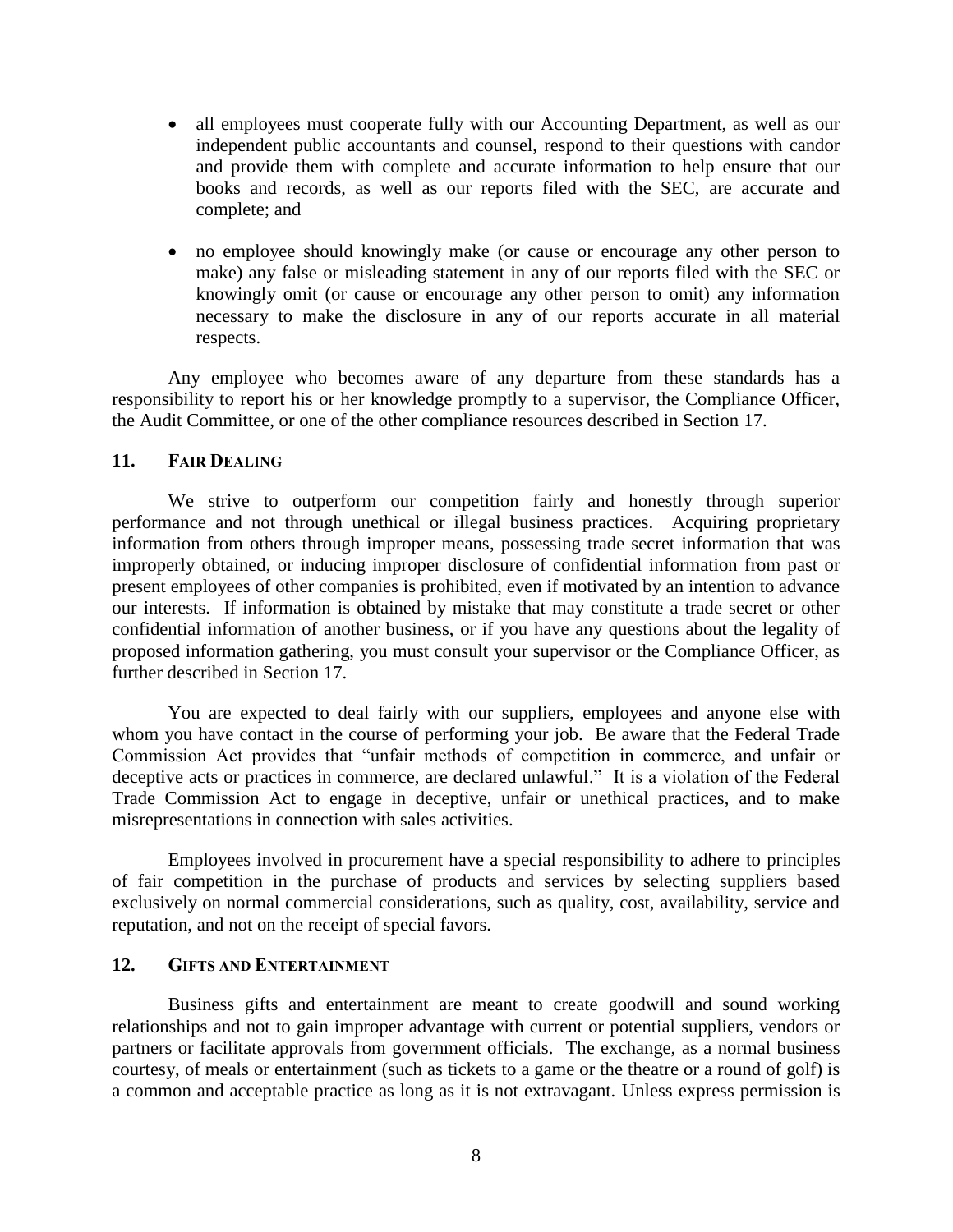received from a supervisor, the Compliance Officer or the Audit Committee, gifts and entertainment cannot be offered, provided or accepted by any employee unless consistent with customary business practices and not excessive in value. This principle applies to our transactions everywhere in the world, even where the practice is widely considered "a way of doing business." Employees should not accept gifts or entertainment that may reasonably be deemed to affect their judgment or actions in the performance of their duties. Our customers, suppliers and the public at large should know that our employees' judgment is not for sale.

Under some statutes, such as the U.S. Foreign Corrupt Practices Act (further described in Section 5), giving anything of value to a government official to obtain or retain business or favorable treatment is a criminal act subject to prosecution and conviction. Discuss with your supervisor or the Compliance Officer any proposed entertainment or gifts if you are uncertain about their appropriateness.

## **13. PROTECTION AND PROPER USE OF COMPANY ASSETS**

All employees are expected to protect our assets and ensure their efficient use. Theft, carelessness and waste have a direct impact on our financial condition and results of operations. Our property, such as office supplies, computer equipment, products, laboratory supplies, and office or laboratory space are expected to be used only for legitimate business purposes, although incidental personal use may be permitted. You may not, however, use our corporate name, any brand name or trademark owned or associated with the Company or any letterhead stationery for any personal purpose.

You may not, while acting on behalf of the Company or while using our computing or communications equipment or facilities, either:

- access the internal computer system (also known as "hacking") or other resource of another entity without express written authorization from the entity responsible for operating that resource; or
- commit any unlawful or illegal act, including harassment, libel, fraud, sending of unsolicited commercial email (also known as "spam") in violation of applicable law, trafficking in contraband of any kind, or espionage.

If you receive authorization to access another entity's internal computer system or other resource, you must make a permanent record of that authorization so that it may be retrieved for future reference, and you may not exceed the scope of that authorization.

Unsolicited commercial email is regulated by law in a number of jurisdictions. If you intend to send unsolicited commercial email to persons outside of the Company, either while acting on our behalf or using our computing or communications equipment or facilities, you should contact your supervisor or the Compliance Officer for approval.

All data residing on or transmitted through our computing and communications facilities, including email and word processing documents, is the property of the Company and subject to inspection, retention and review by the Company, with or without an employee's or third party's knowledge, consent or approval, in accordance with applicable law. Any misuse or suspected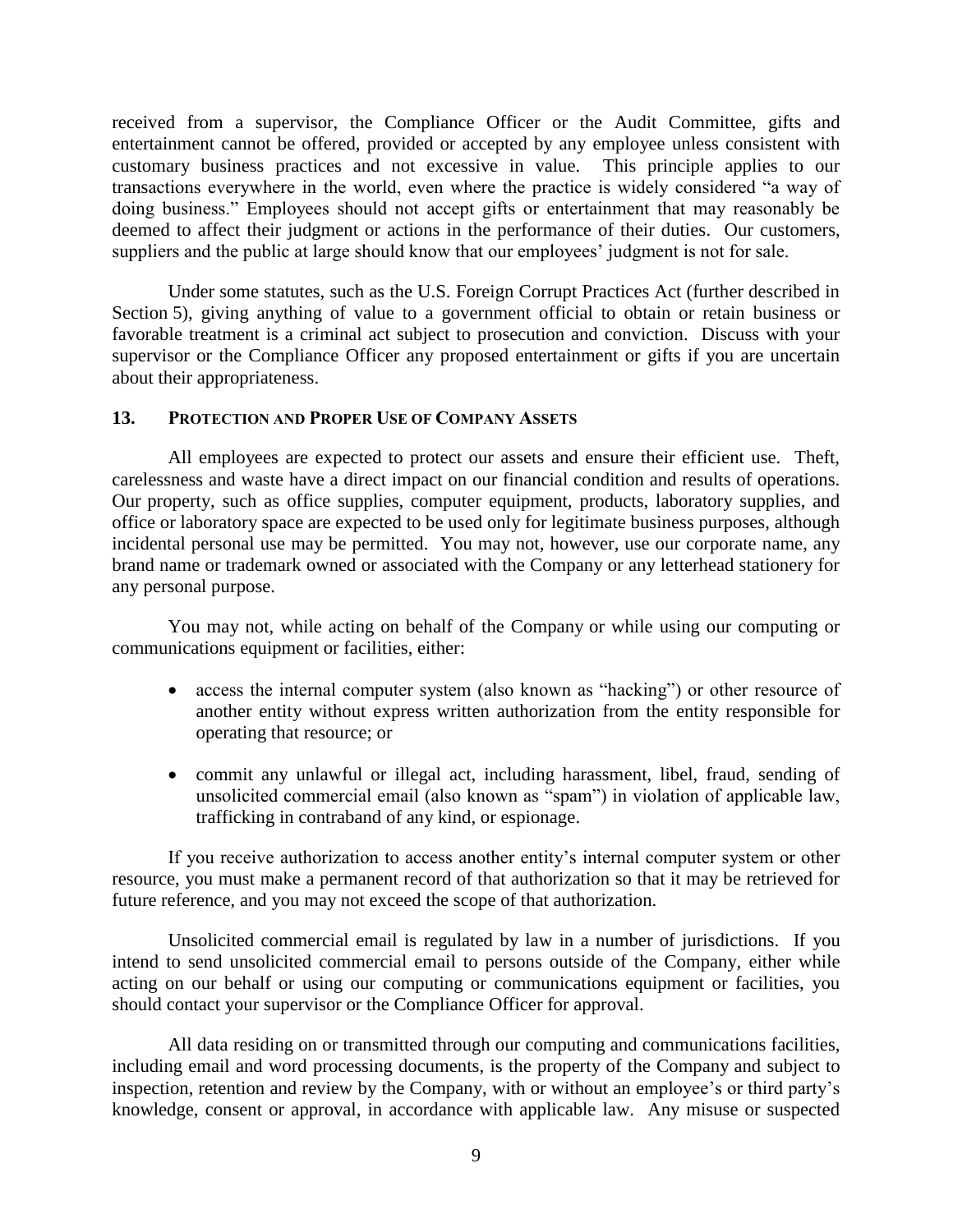misuse of our assets must be immediately reported to your supervisor or the Compliance Officer.

## **14. CONFIDENTIALITY**

One of our most important assets is our confidential information. As an employee of the Company, you may learn of information about the Company that is confidential and proprietary. You also may learn of information before that information is released to the general public. Employees who have received or have access to confidential information should take care to keep this information confidential. Confidential information includes non-public information that might be of use to competitors or harmful to the Company or its suppliers, vendors or partners if disclosed, such as business, marketing and service plans, financial information, product development, scientific data, manufacturing, laboratory results, designs, databases, customer lists, pricing strategies, personnel data, personally identifiable information pertaining to our employees, patients or other individuals (including, for example, names, addresses, telephone numbers and social security numbers), and similar types of information provided to us by our customers, suppliers and partners. This information may be protected by patent, trademark, copyright and trade secret laws.

In addition, because we interact with other companies and organizations, there may be times when you learn confidential information about other companies before that information has been made available to the public. You must treat this information in the same manner as you are required to treat our confidential and proprietary information. There may even be times when you must treat as confidential the fact that we have an interest in, or are involved with, another company.

You are expected to keep confidential information and proprietary information confidential unless and until that information is released to the public through approved channels (usually through a press release, an SEC filing or a formal communication from a member of senior management, as further described in Section 15). Every employee has a duty to refrain from disclosing to any person confidential or proprietary information about us or any other company learned in the course of employment here, until that information is disclosed to the public through approved channels. This policy requires you to refrain from discussing confidential or proprietary information with outsiders and even with other Company employees, unless those fellow employees have a legitimate need to know the information in order to perform their job duties. Unauthorized use or distribution of this information could also be illegal and result in civil liability and/or criminal penalties.

You should also take care not to inadvertently disclose confidential information. Materials that contain confidential information, such as memos, notebooks, computer disks and laptop computers, should be stored securely. Unauthorized posting or discussion of any information concerning our business, information or prospects on the Internet is prohibited. You may not discuss our business, information or prospects in any "chat room," regardless of whether you use your own name or a pseudonym. Be cautious when discussing sensitive information in public places like elevators, airports, restaurants and "quasi-public" areas within the Company, or in and around the Company's facilities. All Company emails, voicemails and other communications are presumed confidential and should not be forwarded or otherwise disseminated outside of the Company, except where required for legitimate business purposes.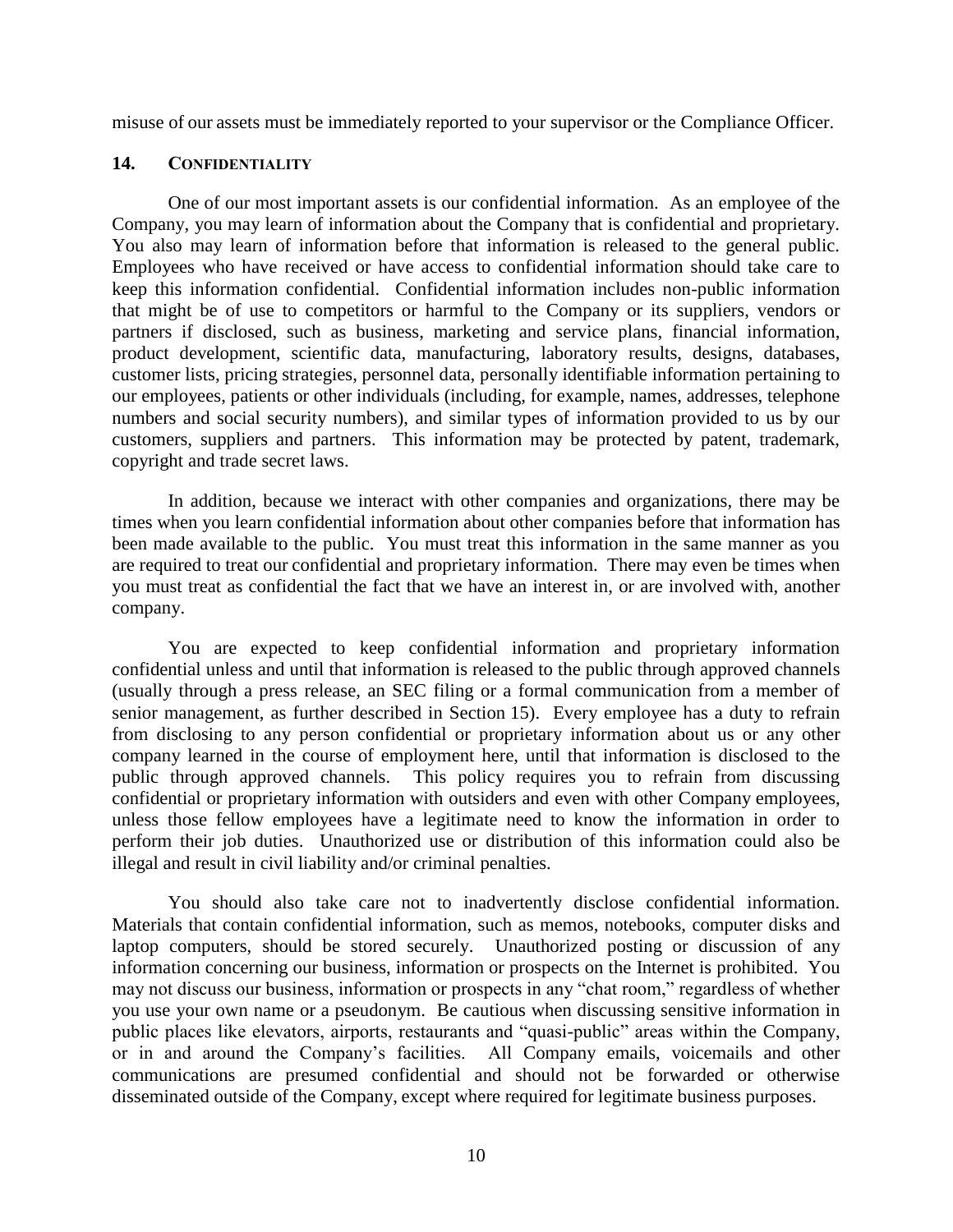In addition to the above responsibilities, if you are handling information protected by any privacy policy published by us, then you must handle that information in accordance with the applicable policy.

## **15. MEDIA/PUBLIC DISCUSSIONS**

It is our policy to disclose material information concerning the Company to the public only through specific limited channels to avoid inappropriate publicity and to ensure that all those with an interest in the Company will have equal access to information. All inquiries or calls from the press and financial analysts should be referred to our Chief Executive Officer or another authorized spokesperson of the Company as provided in our Corporate Disclosure Policy (as amended from time to time). We have designated these officers as our official spokespersons for questions concerning the financial performance, strategic direction or operating performance of the Company, and operational issues such a research and development, regulatory developments, sales and marketing, etc. Unless a specific exception has been made by an authorized spokesperson, our spokespersons are the only persons who may communicate with the press on behalf of the Company. You also may not provide any information to the media about us off the record, for background, confidentially or secretly, including, without limitation, by way of postings on internet websites, chat rooms or "blogs".

## **16. WAIVERS**

Any waiver of this Code for executive officers (including, where required by applicable laws, our principal executive officer, principal financial officer, principal accounting officer or controller (or persons performing similar functions)) or directors may be authorized only by our Board or, to the extent permitted by the rules of The Nasdaq Stock Market, a committee of the Board, and will be disclosed as required by applicable laws, rules and regulations.

## **17. COMPLIANCE STANDARDS AND PROCEDURES**

## *Compliance Resources*

To facilitate compliance with this Code, we have implemented a program of Code awareness, training and review that is part of our broader compliance programs overseen by our Audit Committee. We have established the position of Compliance Officer to oversee this program. The Compliance Officer is a person to whom you can address any questions or concerns related to this Code or any other matters relating to legal or regulatory compliance. The Compliance Officer is our General Counsel (or if no individual is serving as our General Counsel, our principal financial officer). In addition to fielding questions or concerns with respect to potential violations of this Code or any other matters relating to legal or regulatory compliance, the Compliance Officer is responsible for:

- investigating possible violations of this Code;
- training new employees in Code policies;
- conducting annual training sessions to refresh employees' familiarity with this Code;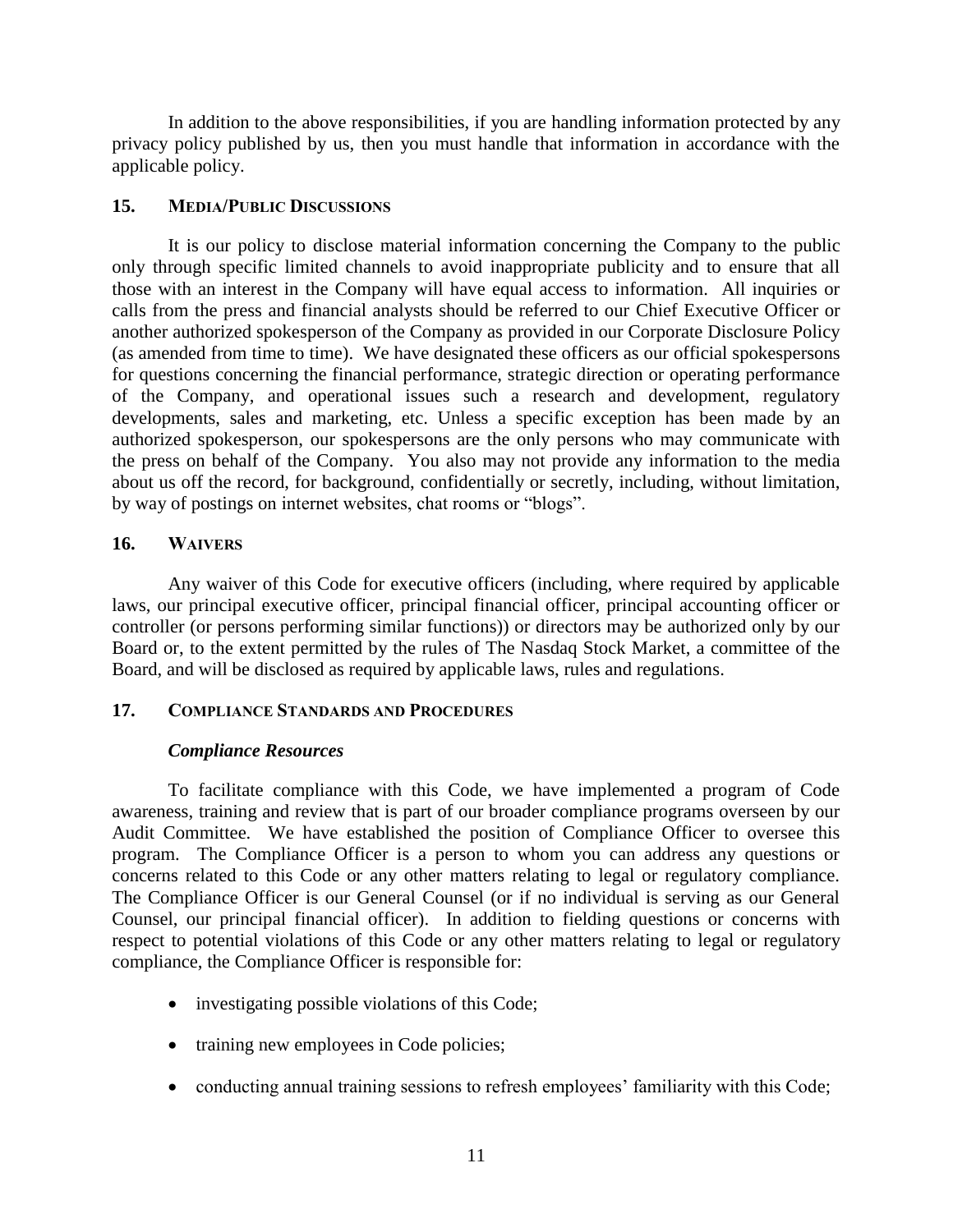- distributing copies of this Code annually via email to each employee with a reminder that each employee is responsible for reading, understanding and complying with this Code;
- updating this Code as needed and alerting employees to any updates, with appropriate approval of the Audit Committee, to reflect changes in the law, the Company's operations and in recognized best practices, and to reflect the Company's experience;
- overseeing the Company's compliance program and reporting to the Audit Committee material matters that may arise relating to the Company's legal and regulatory compliance efforts; and
- otherwise promoting an atmosphere of responsible and ethical conduct.

Your most immediate resource for any matter related to this Code is your supervisor. He or she may have the information you need, or may be able to refer the question to another appropriate source. There may, however, be times when you prefer not to go to your supervisor. In these instances, you should feel free to discuss your concern with the Compliance Officer. If you are uncomfortable speaking with the Compliance Officer because he or she works in your department or is one of your supervisors, please contact the principal financial officer (or if our principal financial officer is serving as the Compliance Officer, the Chief Executive Officer).

**A toll-free compliance hotline is also available to those who wish to ask questions about the Company's policy, seek guidance on specific situations, submit concerns regarding questionable accounting or auditing matters or report violations of this Code. The toll-free compliance hotline is available on the Company's intranet website. You may call the toll-free number anonymously if you prefer as it is not equipped with caller identification, although the Compliance Officer will be unable to obtain follow-up details from you that may be necessary to investigate the matter. Whether you identify yourself or remain anonymous, your contact with the toll-free compliance hotline will be kept strictly confidential to the extent reasonably possible within the objectives of this Code.**

## *Clarifying Questions and Concerns; Reporting Possible Violations*

If you encounter a situation or are considering a course of action and its appropriateness is unclear, discuss the matter promptly with your supervisor or the Compliance Officer; even the appearance of impropriety can be very damaging and should be avoided.

If you are aware of a suspected or actual violation of Code standards by others, you have a responsibility to report it. You are expected to promptly provide a compliance resource with a specific description of the violation that you believe has occurred, including any information you have about the persons involved and the time of the violation. Whether you choose to speak with your supervisor or the Compliance Officer, you should do so without fear of any form of retaliation. We will take prompt disciplinary action against any employee who retaliates against you, up to and including termination of employment.